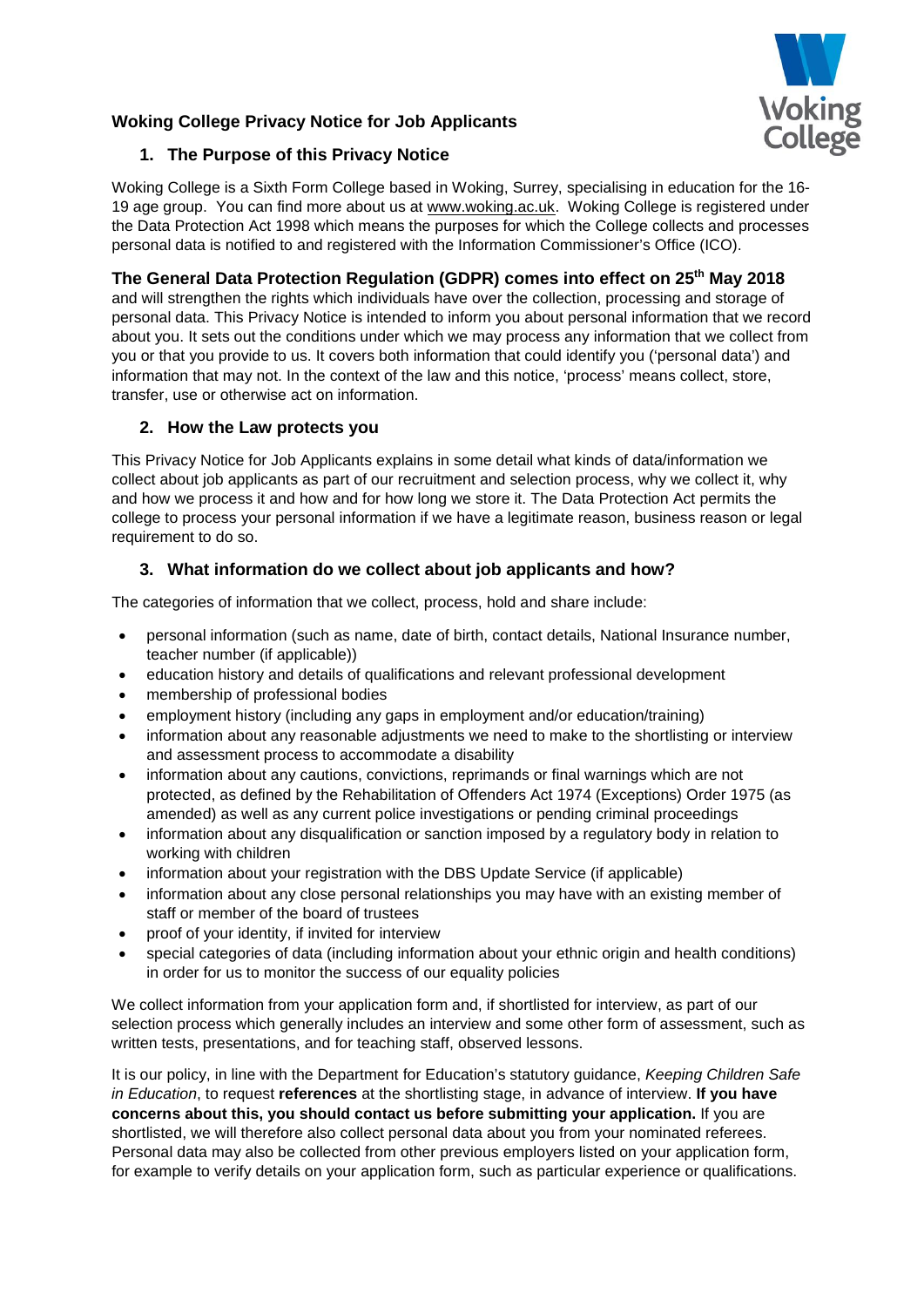By providing the contact details of your referees on the application form, the College understands that the applicant has sought permission from the referee to provide their contact details.

If an offer of employment is made to you, the offer will be subject to completion of a range of preemployment checks to our satisfaction, including a criminal records check with the Disclosure and Barring Service and a pre-employment health assessment. You will be informed of the checks to be undertaken in the event that an offer is made.

#### **4. Why we collect and use this information**

Woking College promises to collect, store and process your personal data only for legitimate business purposes. This includes what you disclose at application or interview and, for successful applicants, what we learn about you after appointment as a staff member [successful applicants will be issued with the Woking College Privacy Notice which covers staff].

We process data from job applicants in order to undertake the recruitment process and, for the successful applicant, to enter into a contract of employment. In particular it is used to:

- administer the application, shortlisting and selection process
- assess your suitability to work with children and young people
- inform the development of recruitment and retention policies
- defend legal claims
- monitor protected characteristics in order to promote equality at work
- to meet our obligations for equality duty reporting

We do not make recruitment decisions based on automated decision-making.

#### **5. The lawful basis on which we process this information**

We process this information about you because the processing is necessary for us to enter into an employment (or other work-related) contract with you. We also need to process this information to ensure that we are complying with our legal obligations and in particular with the DfE statutory guidance document, *Keeping Children Safe in Education*, such as by carrying out pre-employment checks on your right to work in the UK and with the Disclosure and Barring Service.

We have a legitimate interest in processing data from job applicants in order to administer the recruitment process, to monitor compliance with our policies, to defend any legal claims and to ensure that the most suitable applicant is appointed to the role, based on an assessment of their likely performance amongst other factors. We do not rely on legitimate interests as a reason for processing data unless we have first considered the rights and freedoms of the individuals affected and determined that these do not override the interests we have identified.

We process special category data, such as information about your ethnic origin or health, as part of our equal opportunities monitoring process and in order to meet legal obligations (such as the requirement to make reasonable adjustments for job applicants with a disability). This information is collected with the express consent of job applicants. Consent may be withdrawn by an applicant at any time.

We may offer to contact unsuccessful applicants within a period of six months following the application if another suitable vacancy arises. Information is only used in this way with the express consent of applicants, which may be withdrawn at any time.

If we wish to process your personal data for a new purpose we will inform you of any additional processing.

#### **6. Collecting this information**

Personal data provided to us as part of the recruitment and selection process is generally given on a voluntary basis and, as such, you have a choice as to whether you provide information to us. However, failure to provide information may mean that your application cannot be processed. You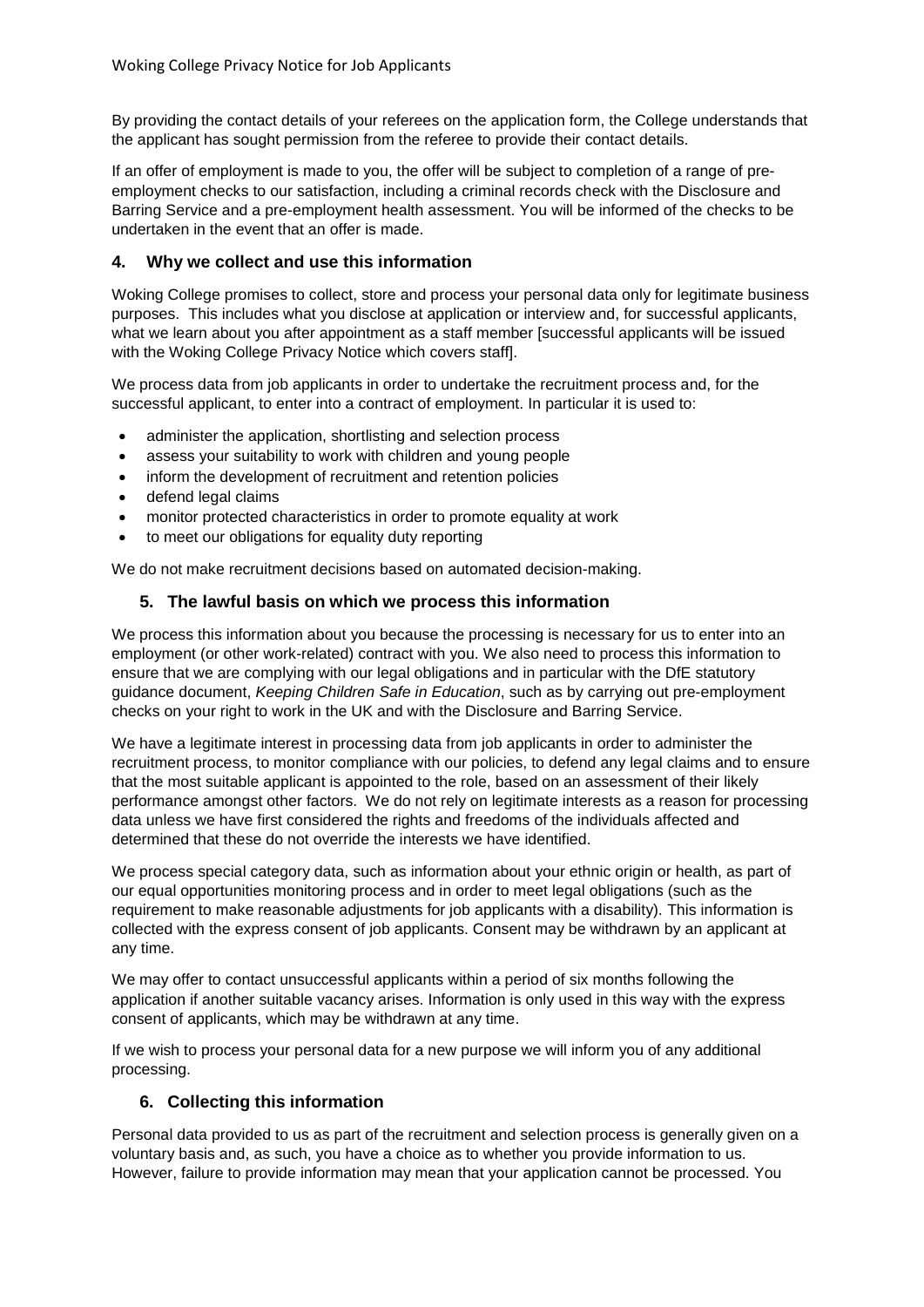should also be aware that providing false or misleading information (including by omission) may result in your application being rejected and could also be treated as a disciplinary offence in the event that employment is subsequently offered to you.

Posts in our organisation are exempt from the Rehabilitation of Offenders Act 1974 (as amended). If you decide to submit an application form, you must disclose any cautions and convictions, even if they are spent, **other than** protected cautions and convictions (i.e. those which have been filtered out). Details on the filtering rules applicable to certain offences can be found on the Gov.uk website: [https://www.gov.uk/government/collections/dbs-filtering-guidance.](https://www.gov.uk/government/collections/dbs-filtering-guidance)

Equality monitoring information is undertaken only for the purposes of evaluating our equality policies. It is not mandatory and its provision or otherwise will have no effect on the processing of your application form.

#### **7. How we store your information, and for how long**

Information from your application form and from the shortlisting and selection process will be stored in a paper-based file, in electronic records within our HR system and also in other IT systems, including email.

A copy of your application form and all other personal data collected during the recruitment and selection process will be held as follows:

- For **successful applicants** this will be transferred to a personnel file where it will be held securely. You will be given a workforce privacy notice upon appointment which will explain how we will hold and process your data as an employee.
- For **unsuccessful applicants**, securely for a period of six months, if you have consented to the retention of your application form, after which it will be disposed of securely. If you have not given consent to the retention of your application form it will be securely disposed within one month.

#### **8. Sharing your personal information with Third Parties**

Your information will be shared with College staff with a recruitment responsibility. This will include members of our HR and administrative staff, those responsible for shortlisting and interviewing and managers within the relevant area of work or department. Equality monitoring information is separated from the application form upon receipt and is not shared with those responsible for shortlisting and interviewing.

We do not share information about job applicants with anyone without consent unless the law and our policies allow us to do so.

We will not share your data with third parties unless and until an offer of employment is made to you. At that stage, your data will be shared to fulfil legal requirements, obtain or provide necessary information or because the third party processes data on our behalf. These third parties include:

- The Disclosure and Barring Service, via Babcock, the umbrella body who process DBS checks on the College's behalf, in order to undertake a criminal record check
- Suppliers and consultants that provide us with a service, such as occupational health, HR or legal services
- Relevant professional bodies in order to verify your qualifications (such as the Teaching Regulation Agency for teaching posts)

When we appoint third parties to process data on our behalf, the third party is also required to process the data lawfully and fairly and in a manner that ensures appropriate security of the data, using appropriate technical or organisational measures to protect against unauthorised or unlawful processing and accidental loss.

We will not send your personal data outside of the European Economic Area ('EEA') and any cloud base storage providers we use will be based in the UK.